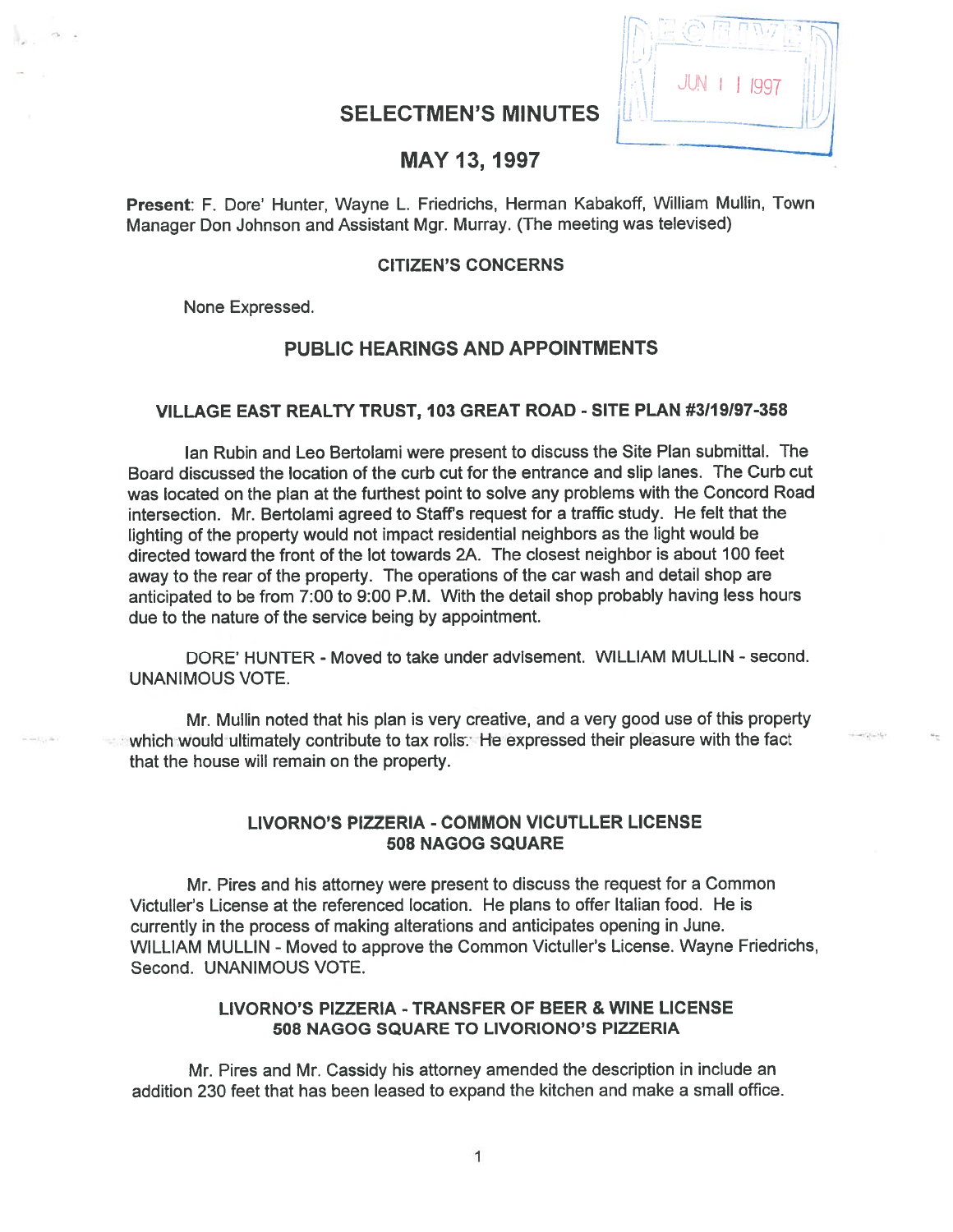Chairman Hunter briefed Mr. Pires on the expectations that the Board of Selectmen have of establishments granted <sup>a</sup> Liquor License. Mr. Pires noted that he will uphold the Liquor Policy as submitted.

 $e^{-i\theta_{\rm eff}}$ 

HERMAN KABAKOFF - Moved to approve the transfer from Wallace James International Deli to Livorno's Pizzeria, with sq. footage amended to reflect increase to 2,350. WAYNE FRIEDRICHS -Second. UNANIMOUS VOTE.

# SELECTMEN'S BUSINESS

Eagle Scout Court of Honor -William Mullin will try to go. Herman will do if Bill finds he cannot make it.

Revenues -Jonn discussed the status of Town revenues and discussed commitments of the Excise Tax which have already come in and those that are anticipated. Bill noted Free Cash benefits are no longer available to be included in the formula as it has been significantly reduced. John will update the Board as the revenues continue to be updated.

### CONSENT AGENDA

WILLIAM MULLIN - Moved to Approve. WAYNE FREIDRICHS - - Second. UNANIMOUS VOTE.

#### TOWN MANAGER'S REPORT

2001 - Don explained that we anticipate the software Companies will take care of the 2001 issue. Most of it has been integrated in to our contracts/agreements so we look ok for now.

Bill noted that the savings by using the two digits over four during the last 30 years justified the end result.

MIG Grants - Don explained that the new way Grants are being handled will streamline the process. The community is limited to one grant. We have two choices, Housing or Economic Development. Planning feels that housing can be submitted under the Master Plan and feels Economic Development is the best bet for funding.

The Board agreed to authorize <sup>a</sup> submittal under Economic Development.

DEP -Chairman Hunter read Paul Hogan's letter of approval for 250,000 g.p.d at the Adam's Street site. It was noted that this is really positive news.

OVERRIDE VOTE - Mr. Mullin thanked the voters for the passage of the two questions. He felt that this is an indication that the long term quality of life in Acton is being considered. He urged us to remain consistent and maintain vigilance so that the voters would continue displaying their confidence with the passage of overrides for future